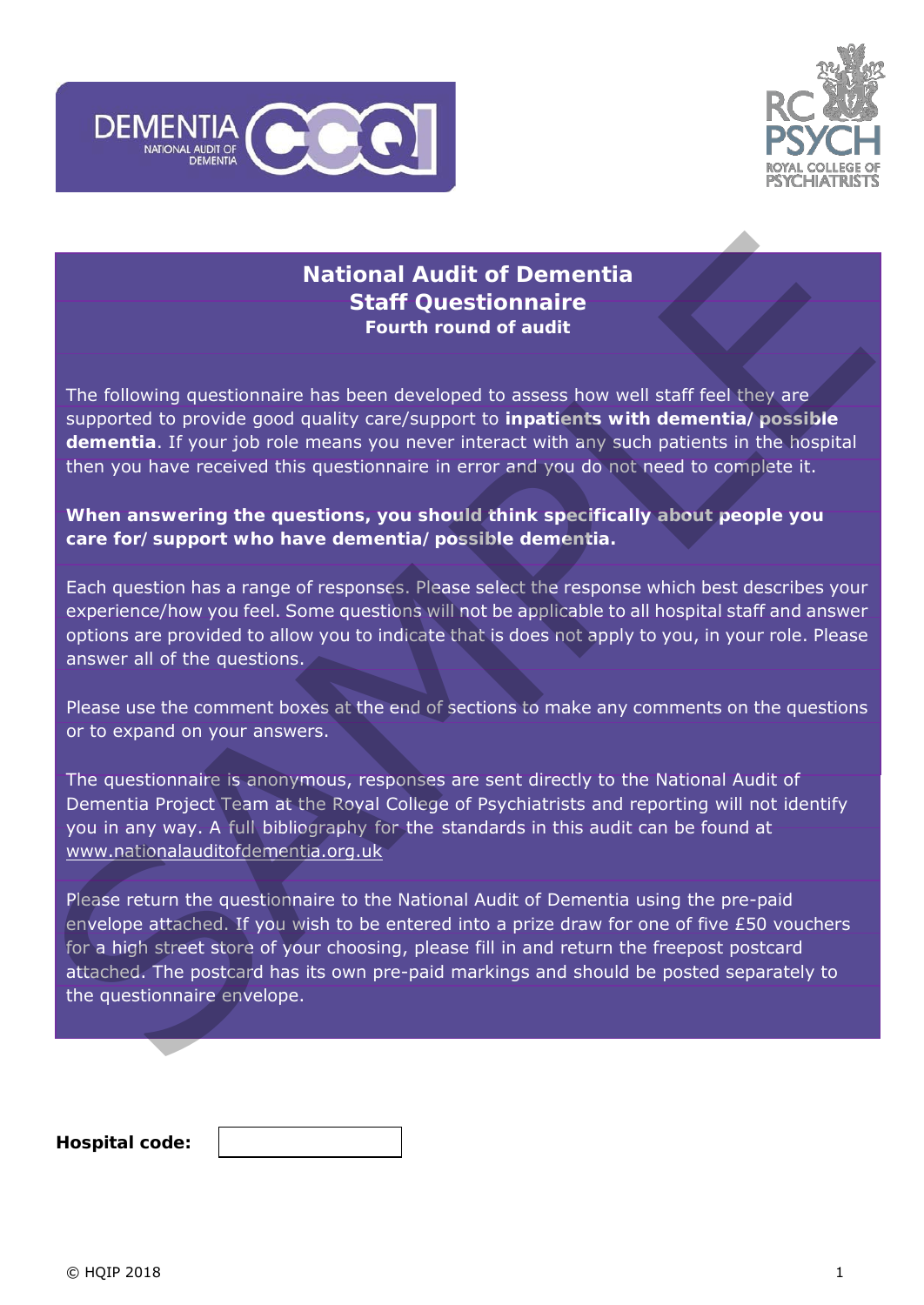### **1. Does your work bring you into contact with inpatients who are adults?**

*Please note: you do not need to answer this questionnaire if you work primarily in the A&E or outpatients departments.* 

 $Y$ es  $\Box$ No  $\rightarrow$  You do not need to complete this questionnaire, thank you for your time  $\Box$ 

### **2. Approximately what proportion of the patients you encounter in your role have dementia/possible dementia?**

### **3. How do you define your gender?**

# **4. Please specify your ethnicity**

| White/White British        |  |
|----------------------------|--|
| <b>Black/Black British</b> |  |
| Asian/Asian British        |  |
| Mixed                      |  |
| Other                      |  |
| Prefer not to say          |  |
|                            |  |

# **5. Please select your job title**

| $\text{No} \rightarrow \text{You}$ do not need to complete this questionnaire, thank you for your time                                                                                          |                                                                |  |
|-------------------------------------------------------------------------------------------------------------------------------------------------------------------------------------------------|----------------------------------------------------------------|--|
| 2. Approximately what proportion of the patients you encounter in your role<br>have dementia/possible dementia?                                                                                 |                                                                |  |
| None $\rightarrow$ You do not need to complete this questionnaire, thank you for your time<br>Up to 25%<br>26-50%<br>51-75%<br>More than 75%                                                    |                                                                |  |
| 3. How do you define your gender?                                                                                                                                                               |                                                                |  |
| Male<br>Female<br>Other<br>Prefer not to say                                                                                                                                                    | $\mathbf{I}$<br>$\Box$<br>$\Box$<br>$\Box$                     |  |
| 4. Please specify your ethnicity                                                                                                                                                                |                                                                |  |
| White/White British<br><b>Black/Black British</b><br>Asian/Asian British<br>Mixed<br>Other<br>Prefer not to say                                                                                 | $\Box$<br>$\Box$<br>$\mathbf{I}$<br>$\Box$<br>$\Box$<br>$\Box$ |  |
| 5. Please select your job title                                                                                                                                                                 |                                                                |  |
| Registered nurse (Band 5 or 6)<br>Registered nurse (Band 7 or above)<br>Healthcare assistant<br>Doctor<br>Allied healthcare professional<br>Allied healthcare professional assistant<br>Student | ⊔                                                              |  |
| Ward based admin<br>Other - please specify:                                                                                                                                                     |                                                                |  |

# **6. Approximately how many hours a week do you work in this role?**

Up to 29 hours 30 hours or more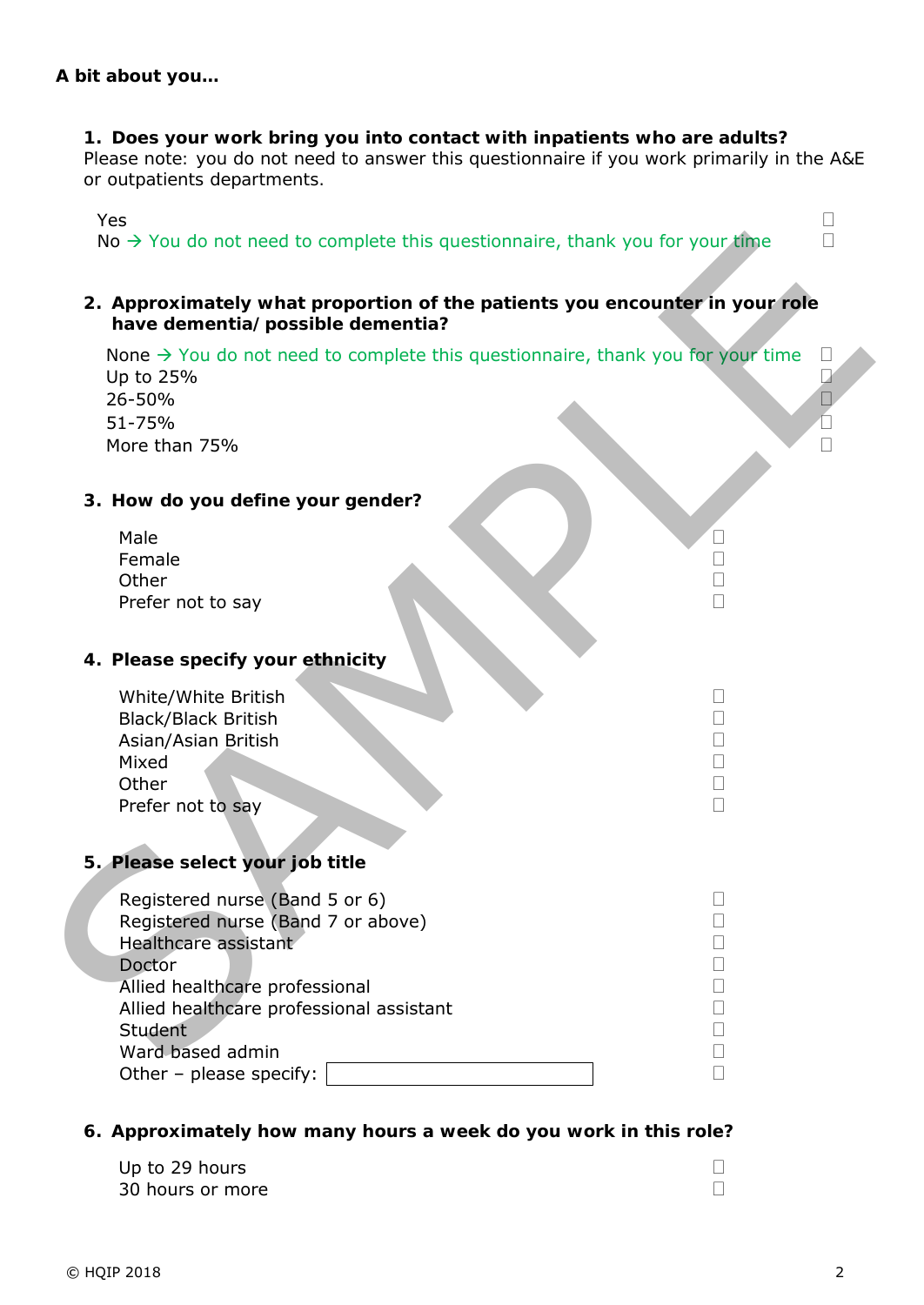# **7. Approximately how long have you worked in this hospital?**

| $\Box$<br>00000 |
|-----------------|
|                 |
|                 |
|                 |
|                 |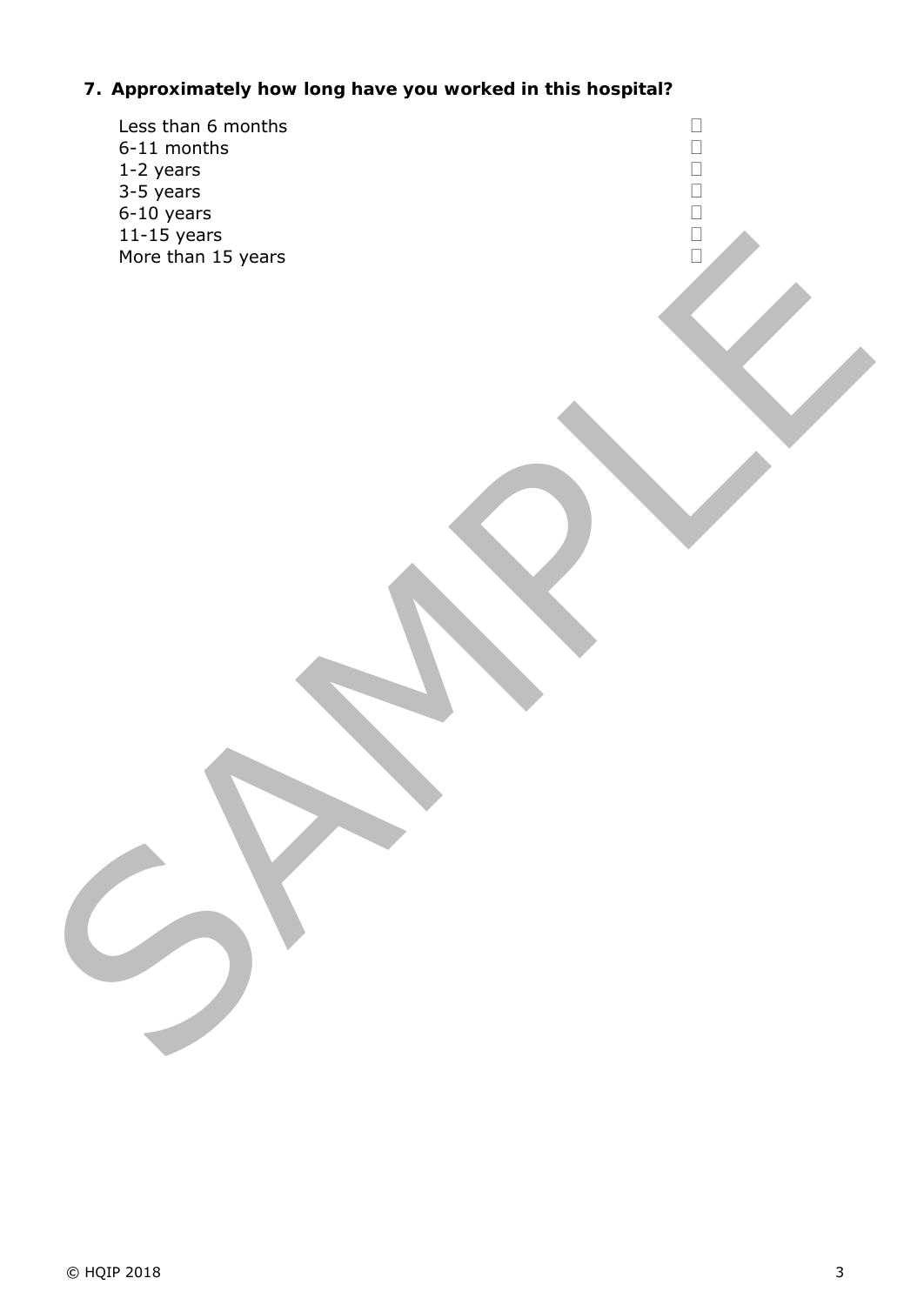**1. Do you feel supported by specialist services for dementia in your hospital?**  *E.g. dementia specialist team, mental health liaison, dementia champions*

 $\Box$ 

**a) During office hours** *i.e. Mon-Fri, 9am to 5pm*

| Yes, always<br>Yes, most of the time<br>Yes, sometimes                                                                                                                           |                                 |
|----------------------------------------------------------------------------------------------------------------------------------------------------------------------------------|---------------------------------|
| <b>No</b><br>I do not work office hours                                                                                                                                          |                                 |
| b) Out of office hours                                                                                                                                                           |                                 |
| Yes, always<br>Yes, most of the time<br>Yes, sometimes<br><b>No</b><br>I do not work out of office hours                                                                         |                                 |
| 2. What form did your dementia training at this hospital take?<br>Please tick all that apply                                                                                     |                                 |
| eLearning<br>Workbook<br>Workshop/Study day<br><b>Higher Education Module</b><br>Other - if other, please specify:<br>I have not received any dementia training at this hospital | $\Box$<br>$\Box$<br>$\Box$<br>П |
| 2. a) Following your training at this hospital, do you feel better prepared to<br>provide care/support to people with dementia?                                                  |                                 |
| Yes, much better prepared<br>Yes, somewhat better prepared<br>No.<br>I have not received any dementia training at this hospital                                                  | $\Box$<br>П                     |
| 3. In your current role, do you think that personal information is available to you                                                                                              |                                 |

| eLearning                                                  |  |
|------------------------------------------------------------|--|
| Workbook                                                   |  |
| Workshop/Study day                                         |  |
| <b>Higher Education Module</b>                             |  |
| Other - if other, please specify:                          |  |
| I have not received any dementia training at this hospital |  |

# **2. a) Following your training at this hospital, do you feel better prepared to provide care/support to people with dementia?**

**3. In your current role, do you think that personal information is available to you to help you care for/support people with dementia?** *E.g. their likes/dislikes, preferred name, past job*

| Yes, always           |  |
|-----------------------|--|
| Yes, most of the time |  |
| Yes, sometimes        |  |
| - No                  |  |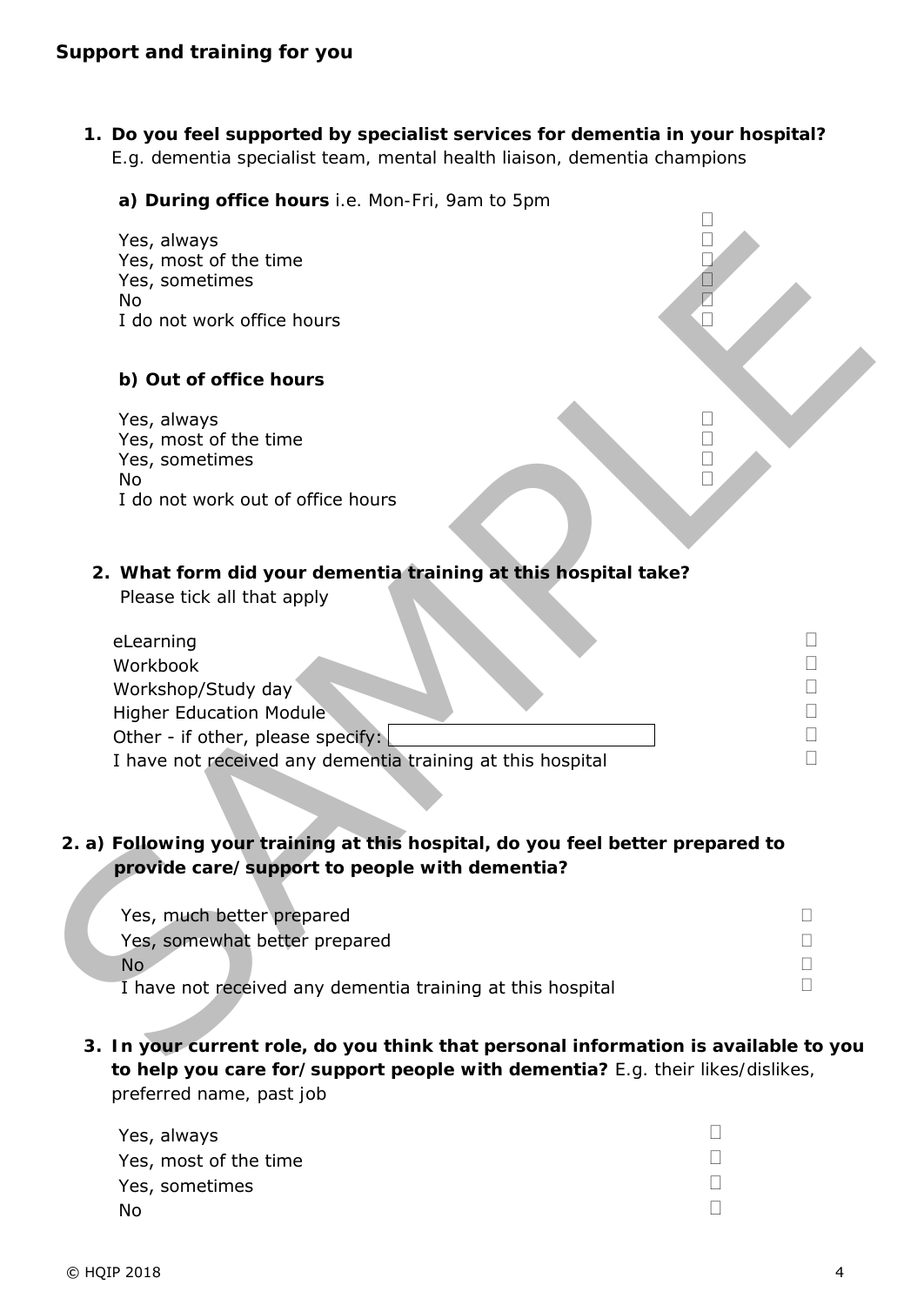### **3. a) Do you have the opportunity to use this information to help you care for/support people with dementia?**

| Yes, always                                 |  |
|---------------------------------------------|--|
| Yes, most of the time                       |  |
| Yes, sometimes                              |  |
| Nο                                          |  |
| Personal information is not available to me |  |

| Personal information is not available to me                                                                                                                                                                                                                   |                        |
|---------------------------------------------------------------------------------------------------------------------------------------------------------------------------------------------------------------------------------------------------------------|------------------------|
| 4. In your current role, do you feel encouraged to accommodate the<br>individual needs and preferences of people with dementia? E.g. taking<br>time to speak and interact at the pace of the person with dementia,<br>permitting them to walk around the ward |                        |
| Yes, always<br>Yes, most of the time<br>Yes, sometimes<br>No                                                                                                                                                                                                  | $\vert \ \ \vert$<br>П |
| 5. As a team, how often do you talk about the way you care for/support people<br>with complex needs (including dementia)?                                                                                                                                     |                        |
| Frequently<br>Occasionally<br>Almost never<br>Never                                                                                                                                                                                                           | $\Box$                 |
| 6. Do you think the ward(s) you work on is able to respond to the individual<br>needs of people with dementia as they arise? E.g. pain relief, personal care,<br>toileting, mobility assistance                                                               |                        |
| Yes, always<br>Yes, most of the time<br>Yes, sometimes<br><b>No</b><br>I do not feel able to answer this question                                                                                                                                             |                        |
| 7. Is additional staffing support provided if dependency needs on the ward(s)<br>you work on increase?                                                                                                                                                        |                        |
| Yes, always<br>Yes, most of the time                                                                                                                                                                                                                          | $\mathbf{L}$           |

| Yes, always                                |  |
|--------------------------------------------|--|
| Yes, most of the time                      |  |
| Yes, sometimes                             |  |
| No.                                        |  |
| I do not feel able to answer this question |  |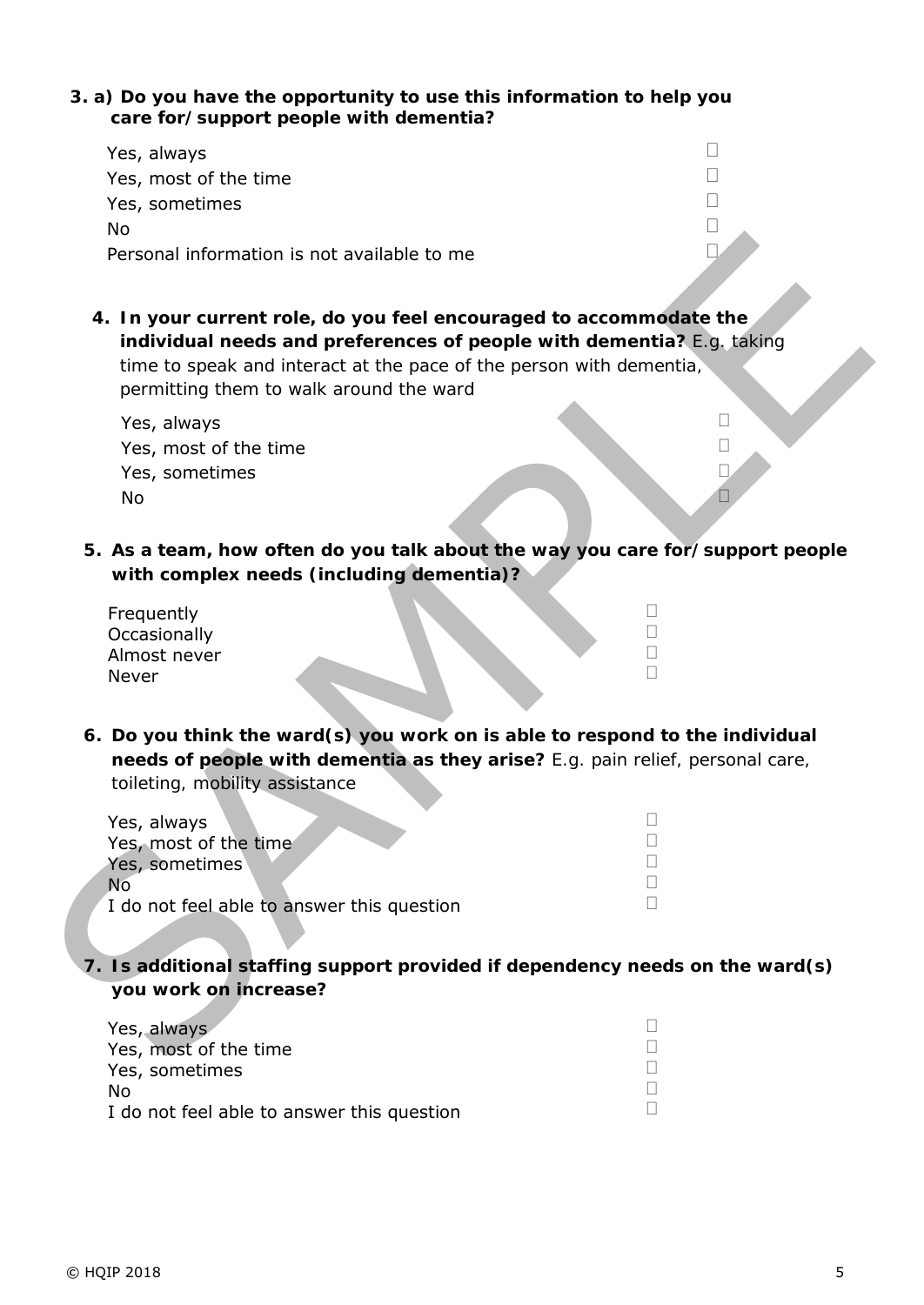# **Please add any additional comments/clarifications to your answers in this section (optional).**

# **Dementia care policies on your ward**

| Yes, always                                |  |
|--------------------------------------------|--|
| Yes, most of the time                      |  |
| Yes, sometimes                             |  |
| No.                                        |  |
| I do not feel able to answer this question |  |

| Dementia care policies on your ward                                                                                                                                          |   |
|------------------------------------------------------------------------------------------------------------------------------------------------------------------------------|---|
| 8. Can the carers of people with dementia visit at any time on the ward(s) you<br>work on? i.e. visits are not limited to normal visiting hours and may include mealtimes    |   |
| Yes, always<br>Yes, most of the time<br>Yes, sometimes<br><b>No</b><br>I do not feel able to answer this question                                                            |   |
| 9. Are night time bed moves for people with dementia avoided where possible on<br>the ward(s) you work on? By night time bed moves, we mean bed moves between<br>8pm and 8am |   |
| Yes, always<br>Yes, most of the time<br>Yes, sometimes<br><b>No</b><br>I do not work nights and/or do not feel able to answer this question                                  | П |
| Please add any additional comments/clarifications to your answers in this section<br>(optional).                                                                             |   |
|                                                                                                                                                                              |   |

# **Please add any additional comments/clarifications to your answers in this section (optional).**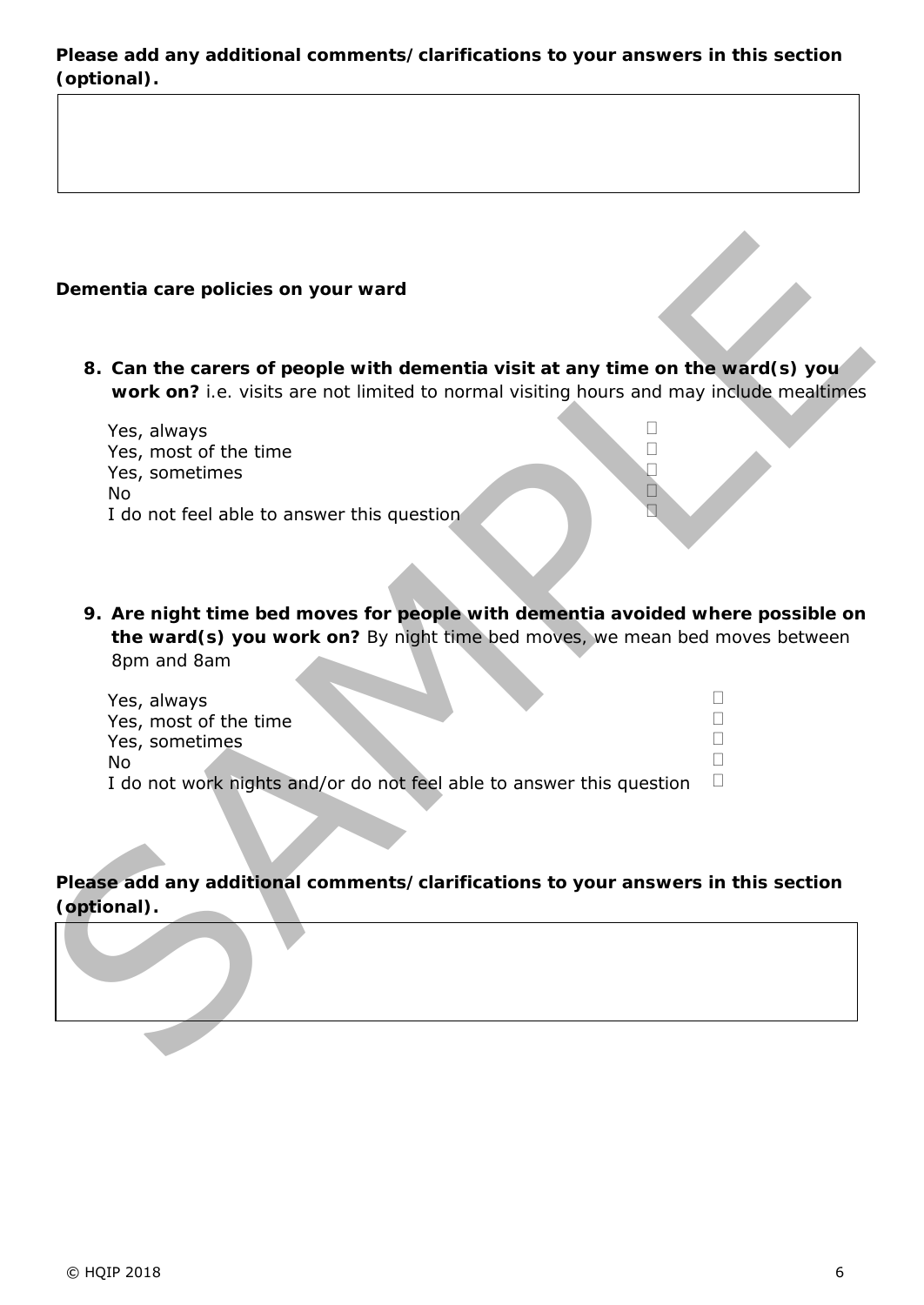**10. Do you think the people with dementia you care for/support, have their nutritional needs met while on the ward(s) you work on?** 



| Yes, sometimes<br>No<br>I am not involved with mealtimes and/or do not feel able to answer this<br>question                                                |  |
|------------------------------------------------------------------------------------------------------------------------------------------------------------|--|
| 11. In the last week (except in emergency situations), were patients mealtimes<br>kept free of any clinical activity on the ward(s) you work on?           |  |
| Yes, always<br>Yes, most of the time<br>Yes, sometimes<br><b>No</b><br>I am not involved with mealtimes and/or do not feel able to answer this<br>question |  |
| 12. Can you access finger food (i.e. food which can be eaten without a<br>knife/fork/spoon) for people with dementia as an alternative to main meals?      |  |
| Yes, always<br>Yes, most of the time<br>Yes, sometimes<br>No<br>I am not involved with mealtimes and/or do not feel able to answer this<br>question        |  |
| 13. Can you access snacks for people with dementia in between meals?                                                                                       |  |
| Yes, always<br>Yes, most of the time<br>Yes, sometimes<br>No<br>I am not involved with mealtimes and/or do not feel able to answer this<br>question        |  |
| 14. Are the nutrition and hydration needs of people with dementia<br>communicated at handovers/safety briefings?                                           |  |
|                                                                                                                                                            |  |

| Yes, always                                                             |  |
|-------------------------------------------------------------------------|--|
| Yes, most of the time                                                   |  |
| Yes, sometimes                                                          |  |
| No                                                                      |  |
| I am not involved with mealtimes and/or do not feel able to answer this |  |
| question                                                                |  |

### **13. Can you access snacks for people with dementia in between meals?**

| Yes, always                                                             |  |
|-------------------------------------------------------------------------|--|
| Yes, most of the time                                                   |  |
| Yes, sometimes                                                          |  |
| No                                                                      |  |
| I am not involved with mealtimes and/or do not feel able to answer this |  |
| question                                                                |  |

# **14. Are the nutrition and hydration needs of people with dementia communicated at handovers/safety briefings?**

| Yes, always                                                                         |  |
|-------------------------------------------------------------------------------------|--|
| Yes, most of the time                                                               |  |
| Yes, sometimes                                                                      |  |
| N٥                                                                                  |  |
| I am not involved with mealtimes and/or do not feel able to answer this<br>question |  |